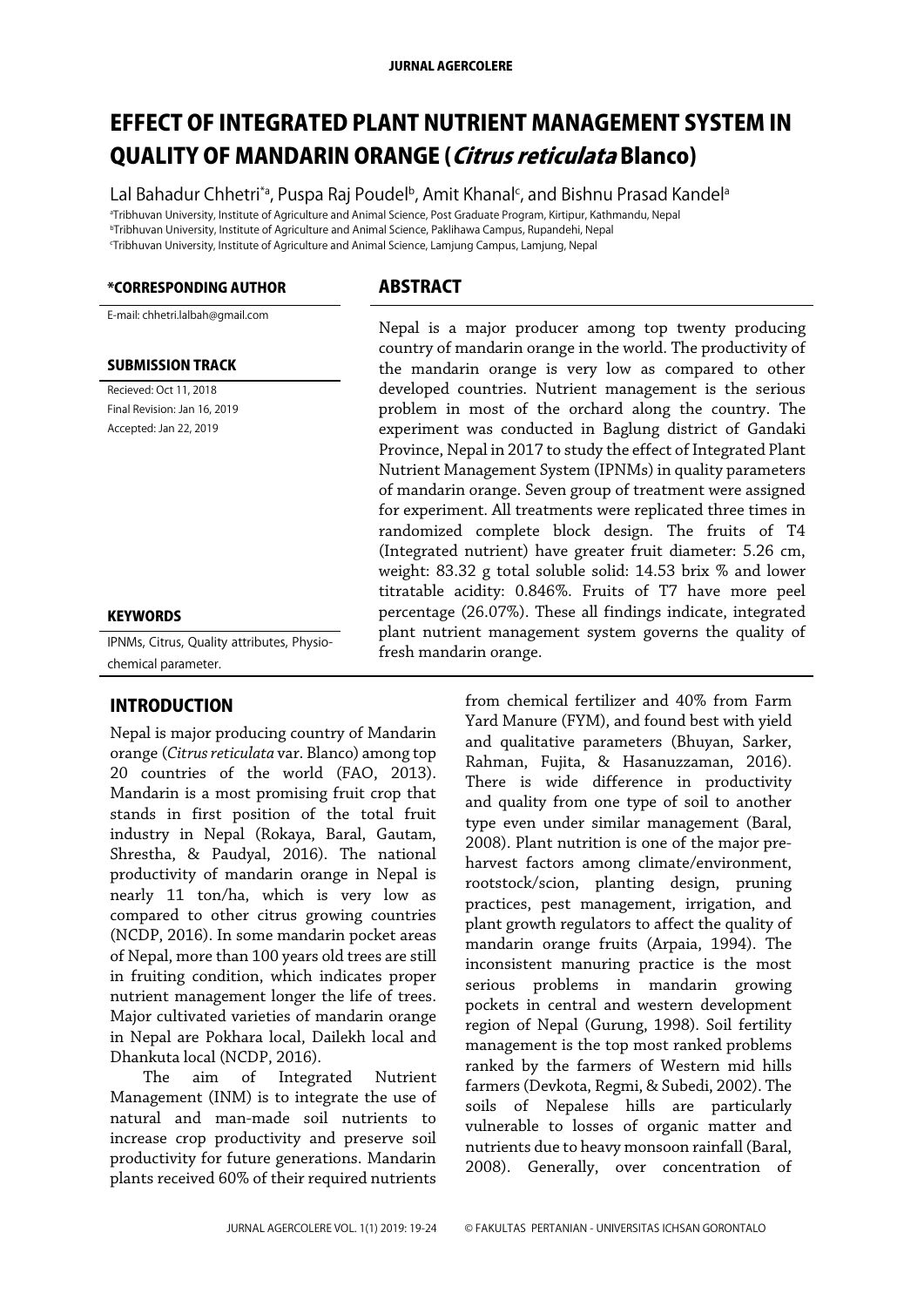nutrient in the soil does not affect the yield of citrus trees but may have negative or positive effects on quality of fruits (Ritenour, Wardowski, & Tucker, 2003).This experiments were conducted to identified the effect of IPNMs on quality mandarin orange production.

### MATERIALS AND METHODS

#### **Materials**

Urea (46%) obtained from Farmers Fertilizer Cooperative limited, India; DAP (18% N and 46% P) obtained from Gujarat State Fertilizer and Chemicals Limited, India; MOP (60% K) obtained from TRANS AGRO INDIA PVT. LTD; CuSO<sub>4</sub> obtained from Alpha Chemicals, India; ZnSO<sub>4</sub> obtained from FIZMERK India Chemicals; CuSO<sup>4</sup> obtained

Table 1. Treatments used in experiments

from Fisher Scientific, India; and Ag lime obtained from local market.

#### Description of Experimental Site

The experiment was carried in the 100 hectare mandarin orange block of Prime Minister Agriculture Modernization Project in Baglung district, Nepal at altitude of 1250 masl during 2017/2018. Soil analysis was conducted in Agriculture Technology Center, Jawalakhel Lalitpur. Laboratory analysis for quality determination was performed in Agriculture technical school in Baglung districts and also in Postgraduate Campus Horticulture laboratory, Kritipur, Kathmandu. Fruits were packed in a wooden box to transport from farm to laboratory. Soil application and foliar spray were the methods of soil application.

| Treatment      |                          |      |      | ZnSO <sub>4</sub>        | CuSO <sub>4</sub>            | MgSO <sub>4</sub> | FeSO <sub>4</sub> | Ag lime                  |
|----------------|--------------------------|------|------|--------------------------|------------------------------|-------------------|-------------------|--------------------------|
|                | N(g)                     | P(g) | K(g) | (g)                      | (g)                          | (g)               | (g)               | (g)                      |
| T1             | 513                      | 253  | 510  | $\overline{\phantom{0}}$ | $\qquad \qquad \blacksquare$ |                   |                   | $\overline{\phantom{a}}$ |
| T2             | 513                      | 253  | 510  | 5                        | 3                            | $\overline{2}$    | 2                 | 8                        |
| T <sub>3</sub> | 513                      | 253  | 510  | 3                        | 2.5                          | 1.5               | $1.5\,$           | 4                        |
| T <sub>4</sub> | 678                      | 322  | 660  | 5                        | 3                            | $\overline{2}$    | 2                 | 8                        |
| T <sub>5</sub> | 348                      | 184  | 360  | 5                        | 3                            | $\overline{2}$    | 2                 | 8                        |
| T <sub>6</sub> | 183                      | 115  | 210  | 5                        | 3                            | 2                 | 2                 | 8                        |
| T7 (control)   | $\overline{\phantom{a}}$ |      |      |                          |                              |                   |                   | $\overline{\phantom{0}}$ |

#### IPNMs Applied Method

FYM was applied in each treatment at the rate of 50 kg except in control (farmer practice treatment). FYM was applied during January (29, 30, 31) after corrective pruning. The basal doses of NPK were also applied in January (29, 30, 31). Similarly, the second doses of NPK and foliar spray of micronutrients were applied after fruit set (May 26, 27) before onset of monsoon. The source of FYM was buffalo manure, Nitrogen-Urea and DAP, Phosphorous-DAP, Potassium-MOP respectively. Zinc, Copper, Magnesium, Iron were used in sulfate form and calcium was in commercial agriculture lime. FYM, Urea, DAP and MOP were applied as soil application but Zinc, Copper, Iron, Magnesium and Lime were applied as foliar spray by making solution in 1.5 L of water by Knap sack spray.

# Analysis Methods Physical Parameters

Size of the Fruits. Data was recorded from single branch by tagging it, all over the period from eastern aspect. Fruit size data was recorded during harvesting time, from three fruits of each replication  $(15<sup>th</sup>$  November). The fruit size (diameter) was recorded by manual vernier caliper.

Fruits Weight. From the tagging branches single fruits were harvested from each treatment (plant) and final fruit weighs by digital weight balance in gram.

Peel Weight. Peel of fruits were separated and weighed by using digital weighing balance. The weight was expressed in gram.

Number of Seeds. Number of seeds from the harvested fruits accordingly from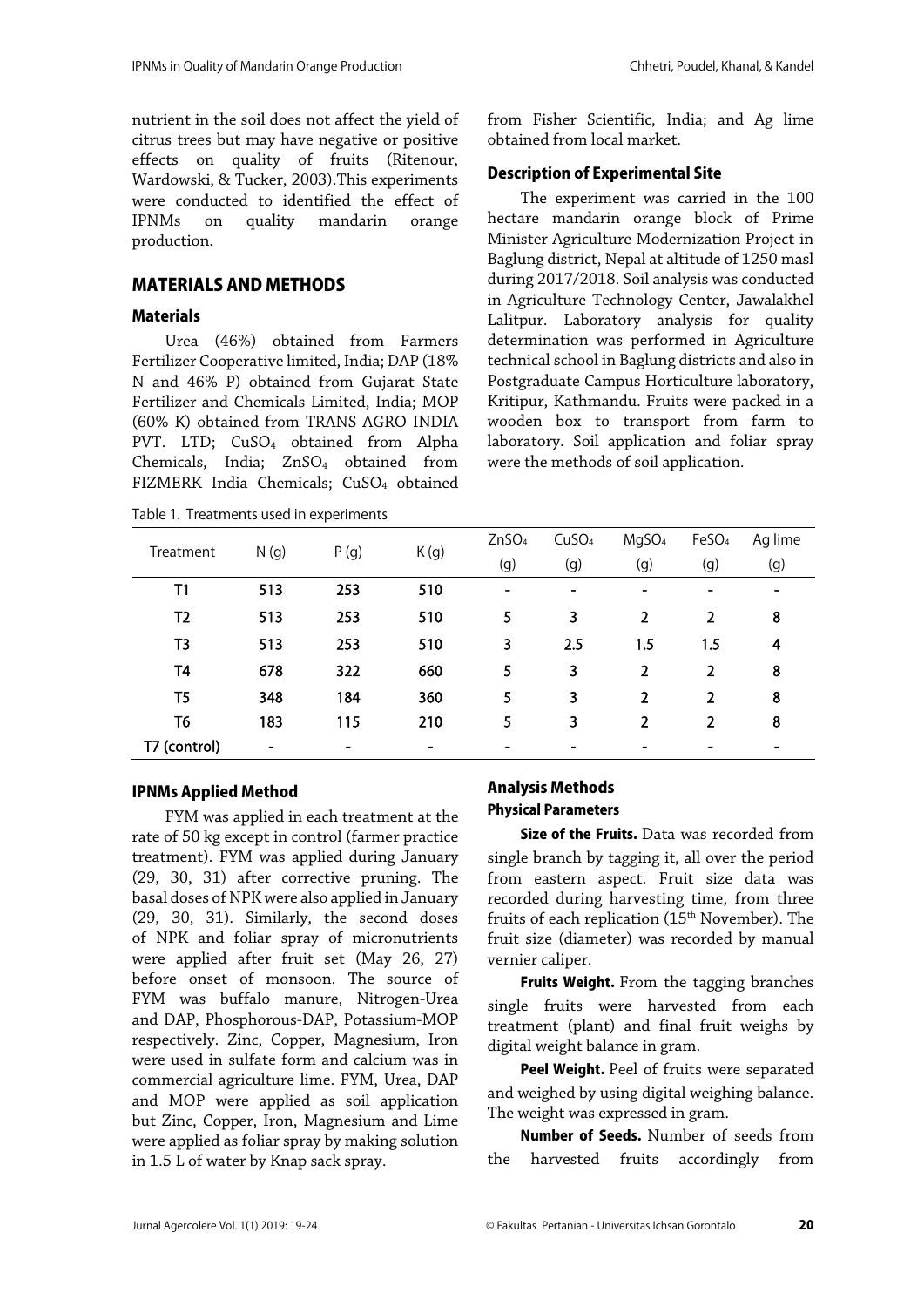treatment and replication was counted in a numbers.

Numbers of Segments. The segment of the sampled fruit was counted and expressed in number.

#### Chemical Parameters

Total Soluble Solid. Total Soluble Solid (TSS) was measured by hand held refractometer at room temperature of 20 ºC and expressed in degree brix. To obtain accurate readings at temperature measurement was performed at day hours at 20 ºC.

Each fruit were cut in to half crosswise and was squeezed to extract all the juice. An equal number of drops from the prepared fruit were placed onto the refractometer prism plate. The prism lid was closed. To get proper readings, the instrument was turned towards the light position at which the demarcation line between the light and dark regions crosses the vertical scale gave the percentage soluble solids reading. The reading on the prism scale was noted to one decimal place. After each test the prism plate was cleaned with (distilled) water and wiped dry with a soft tissue.

| Table 2. Quality parameter of fruit |                        |                   |                    |                     |                 |          |                |
|-------------------------------------|------------------------|-------------------|--------------------|---------------------|-----------------|----------|----------------|
| Treatments                          | Fruit diameter<br>(cm) | TSS (%)           | TA (%)             | Fruit weight<br>(g) | Peel<br>$(\% )$ | Seed No. | Segment<br>No. |
| T1                                  | 4.76 <sub>b</sub>      | 11.5 cd           | $0.936$ ab         | 66.16 ab            | 26.06           | 6.66     | 10.33          |
| T <sub>2</sub>                      | $5.06$ ab              | 14.4 a            | 0.853c             | 75.55 ab            | 23.95           | 6        | 11.33          |
| T3                                  | 4.77 ab                | 12.86 bc          | 0.903 <sub>b</sub> | 70.03 ab            | 24.44           | 6.33     | 9.66           |
| T4                                  | 5.26a                  | 14.53 a           | 0.846c             | 82.32a              | 24.09           | 6        | 9.66           |
| T5                                  | 4.86 ab                | 13.83 ab          | 0.850c             | 72.45 ab            | 25.97           | 6.33     | 9.33           |
| T6                                  | 4.86 ab                | 13.60 ab          | 0.853c             | 68.90 ab            | 25.63           | 6.66     | 10.33          |
| T7 (control)                        | 4.2 <sub>b</sub>       | 10.7 <sub>d</sub> | 0.966a             | 57.05 b             | 26.06           | 6.66     | 9.33           |
| Sig. 5%                             | 0.049                  | 0.00              | 0.00               | 0.030               | NS              | NS       | NS             |

NS: Non Significant, TSS=Total soluble Solid, TA= Titratable acidity

Titratable Acidity. Titratable acidity is a total amount of acid in the solution as determined by the titration using a standard solution of sodium hydroxide (titrant). By using colored indicator (phenolphthalein) titratable acidity was analyzed.

The fruit was cut, pressed with a hand and filter with muslin cloth to obtain at least 10 ml of juice and make it 50 ml by adding distilled water. The sampling process was done at room temperature. 0.1 N sodium hydroxide (NaOH) was filled in a burette with well labeled volume. 2-3 drops of phenolphthalein was added in juice volume and NaOH was added to the beaker until the pink color disappears.

TA% was calculated by following formula:

$$
\frac{\text{[ml NaOH used]} \times \text{[0.1 N NaOH]} \times \text{[milliequivalent factor]}}{\text{Volume of sample}} \times 100
$$

#### Experimental Design

The investigation was conducted in 8 years age plant by Randomized Complete Block Design in seven treatments replicated thrice. Data were analyzed by computer software R Package and Excel. Treatments used in experiment were showed in Table 1.

## RESULT AND DISCUSSION

#### Quality Parameters of Fruit

Table 2 showed the quality parameter of fruits. FMY, macro nutrients and micronutrients applied according to respective treatment showed the significant results in diameter or breadth of the fruit. Treatment-4 (T4) showed the significant results over treatment-1 (T1). The fruits from T4 have highest diameter with 5.26 cm followed by treatment-2 (T2) with diameter 5.06 cm at second position and treatment-5 (T5) and treatment-6 (T6) with diameter 4.86 cm at third highest diameter. The fruit belongs to control treatment have diameter 4.2 cm only. Comparatively, T4 has high dose of macro nutrients and micro nutrients which resulted in greater diameter of fruit as compare to other treatment fruits. The correct ratio of nitrogen and potassium gives significant fruit size (Embleton, Jones, & Platt, 1968). Potassium increase the fruit size (Zekri, Obreza, Koo, & Alferez, 2003). Similarly, deficiency of copper reduces the size of fruit (Zekri, 2011).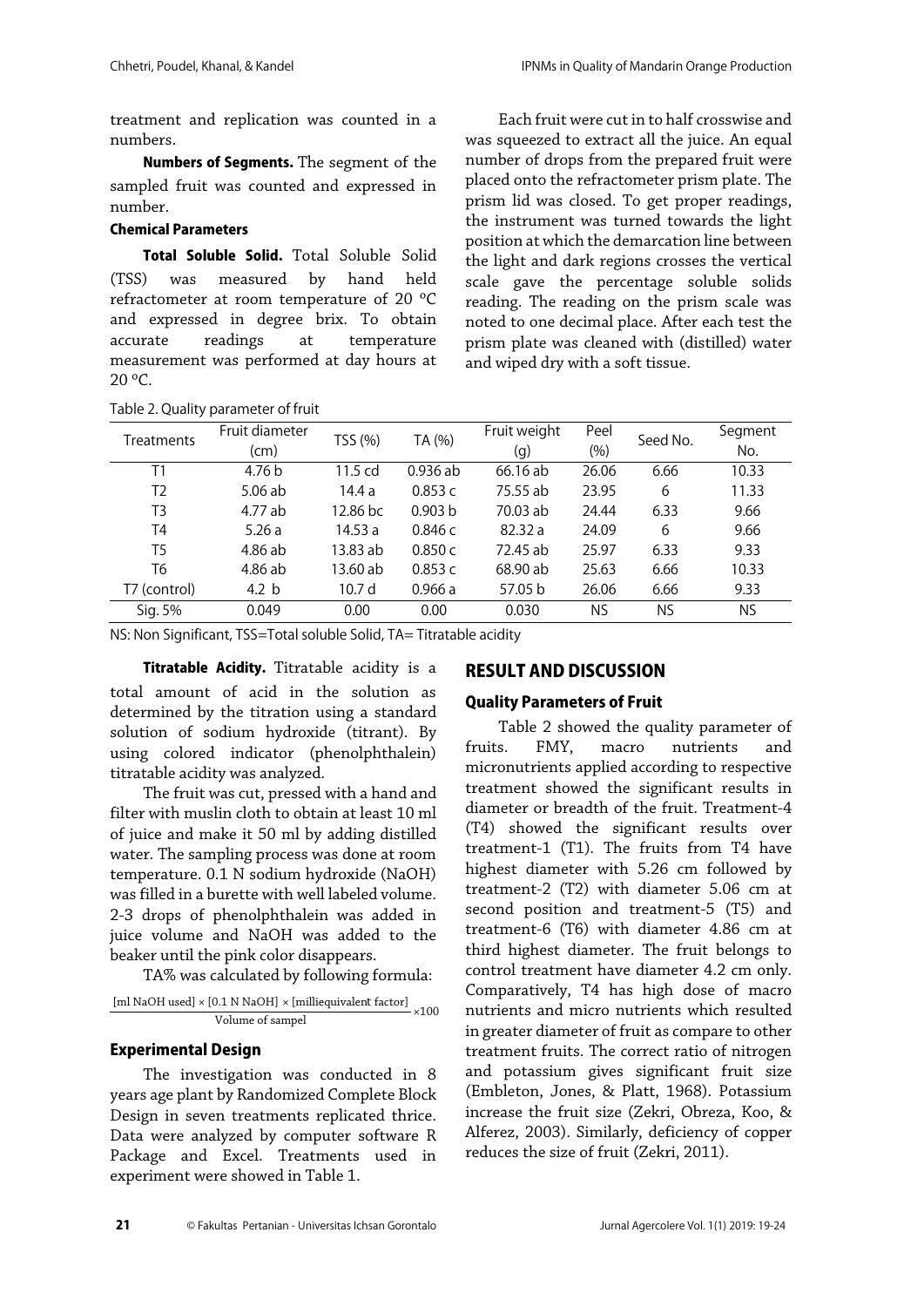Nitrogen, potassium, magnesium and copper function in increasing total soluble solid up to a certain limits (Ram & Bose, 2000). T4 showed signifies result over treatment-7 (T7) which was control treatment during TSS measurement. Nitrogen, potassium, phosphorous and micronutrients (boron, copper and zinc) have important role to decrease the amount of acid in the fruits. T4 titratable acidity 0.846% which was very less concentration and highly significant over T7 that is control treatment (farmer practices).

Total soluble sugar showed significant correlation with nitrogen content of the in mandarin orange. High dose of nitrogen application increases total soluble solid up to a certain limit (Zerki, 2011). With increases in total soluble solid in mandarin fruit, it decreases titratable acidity of juice (Aular,

Table 3. Grading of fruits

nitrogen dose than requirement causes to reduce in total soluble sugar). Similarly, phosphorous enhances higher sugar to acid ratio in citrus fruit (Ritenour et al., 2003). 0.3% zinc sulfate spray increases total soluble solid significantly and found titratable acidity of fruit decreases when single or more micronutrients are combinely applied as foliar spray (Monga & Josan, 2000). The fruits belong to T4 have highest

Casares, & Natale, 2017). Application of excess

average weight with 82.32 g. There was difference of 25.27 g in a single fruit belongs<br>from T4 and control. Micronutrients from T4 and control. Micronutrients<br>(magnesium sulfate, zinc sulfate and (magnesium sulfate, zinc sulfate and manganese sulfate) each at 0.5% alone or in combinations gives the best in size and weight of ten years old Kinnow mandarin (Babu & Yadav, 2005).

| ້            |                        |                          |     |                |
|--------------|------------------------|--------------------------|-----|----------------|
| Treatments   | Weight of single fruit | Size of fruit (Diameter) | TSS | Result (grade) |
|              |                        |                          | B   |                |
| T2           |                        |                          |     |                |
| T3           |                        |                          |     |                |
| T4           |                        |                          |     |                |
| T5           |                        |                          |     |                |
| T6           |                        |                          |     |                |
| T7 (control) |                        |                          |     |                |
|              |                        |                          |     |                |

Fruit belongs to T7 (control) have highest peel percentage that is 26.07%. Fruit belongs to T2 have lowest peel percentage that is 23.95%. There was no significant difference among seven treatments. High concentration of nitrogen than requirement caused the thicker peel of fruit peel in mandarin (Baral, 2008). Magnesium is also the fundamental element in chlorophyll formation and linked with photosynthesis process. Low or unavailability of magnesium causes thicker peel in mandarin fruits.

No effect was analyzed in seed number due to effect of nutrients when different types of nutrients and their concentration were applied seven different treatments replicated thrice. Seeds number varies from zero to twenty five. The average seeds numbers in all treatments was six to seven. There variation in gene or environmental factors may be the probable cause of such large variation in seeds numbers with in a replication. Segment number in fruit ranged from nine to twelve. Size of the segment and juice content inside the segment was

greatly influenced by nutrient management system.

#### Grading of the Fruit

Table 3 showed the grading of citrus fruits. In all treatments the fruits size is smaller or "C" grade fruit. The probable cause of smaller fruit may be the genetic factors. In five treatments, T2, T3, T4, T5 and T6 different doses of micro nutrients which were applied cause heavy flowering and caused small fruiting but more numbers of fruits in the tree (Tariq, Sharif, Shah, & Khan, 2007). To overcome this problem, fruit thinning operation can be practice, which increase the size and weight of the fruit without reduction in yield (Guardiola and Garcia-Luis, 1997). But in T1 and T7, the reason of smaller fruit was very low dose of nitrogen, phosphorous, potassium applied and no application of micronutrients. The weight of the fruit ranges from small to medium that is grade C to B. Fruit thinning operation possibly increased the weight of fruit. Similarly, total soluble solid ranges from grade A to C that is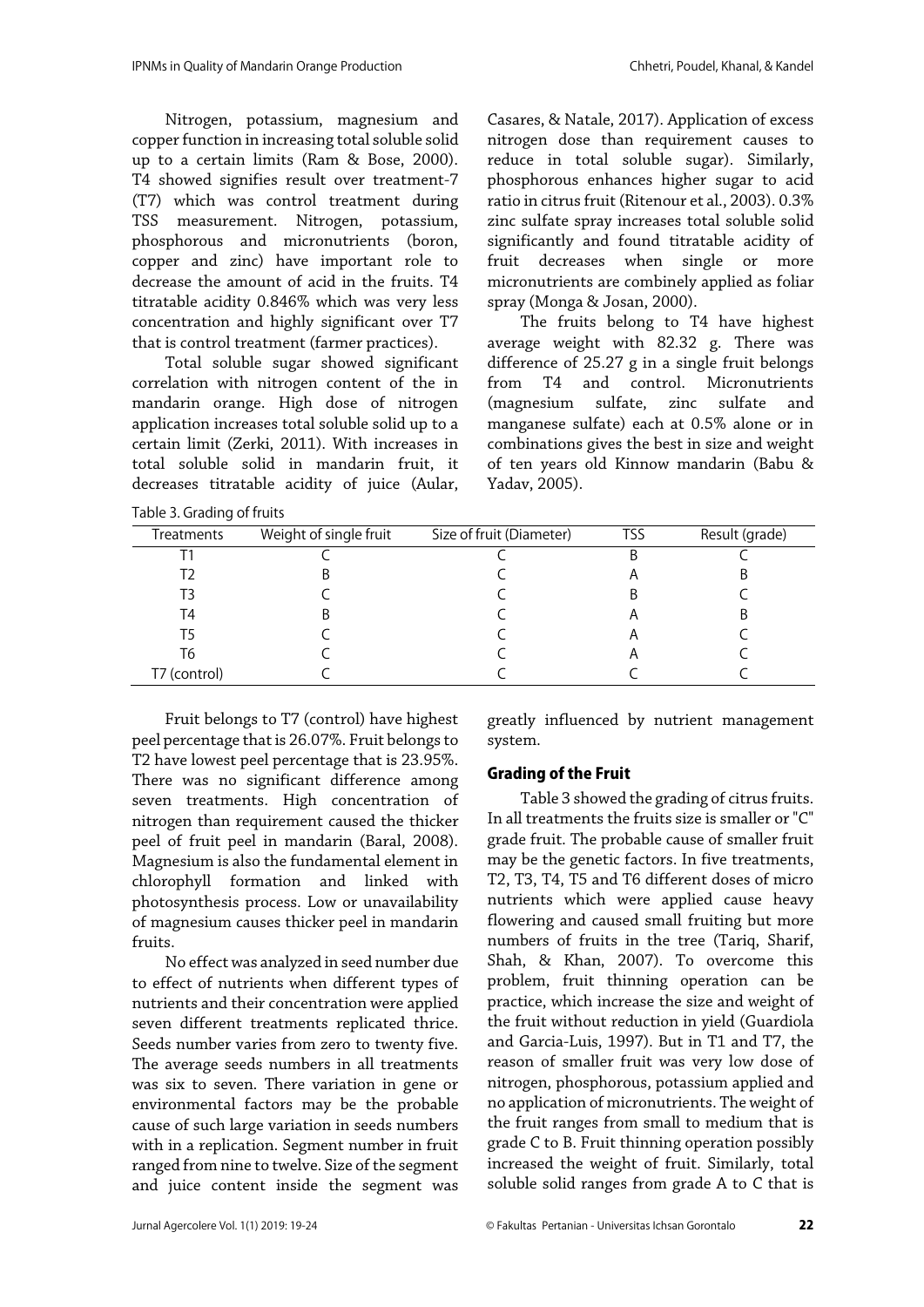high, medium and low. Total soluble solid of the fruits was influenced by the nutrient management and slope of the orchard.

In Nepal the government organization of citrus fruit named National Citrus Development Program (NCDP) develop ideas and criteria for grading of fruit in Nepalese context. Table 3 reflects the result as fruit belongs to T4 and T2 are B grade. The remaining other treatments fruits are of C grade.

Grading rules:

- 1. Weight of fruits: Large (A): more than 100 gm, medium (B): 75-100 g and small (C): less than 75 g.
- 2. Size of fruits: Diameter: Large (A): more than 5.8 cm, medium (B): 5.3-5.8 cm and small (C): less than 5.3 cm. Length: Large (A): more than 5.3 cm, medium (B): 5-5.3 cm, small (C): less than 5 cm.
- 3. TSS: High (A): More than 13 % Brix, medium (B): 11.5-13 Brix % and low (C): less than 11 Brix %

# **CONCLUSION**

Nitrogen, phosphorous and potassium along with micronutrients have great influence on fruit quality of mandarin orange. Total soluble solid, Titratable acidity, Fruit diameter and Fruit weight showed significant positive correlation with application of nutrients. Peel percentage, Seed number in fruit and Segment number of fruit does not showed significant result with application of different dose and types of nutrients when data were tested at 5% significant level.

# ACKNOWLEDGMENT

Authors are thankful to Faculty of Institute of Agriculture and Animal Science, Tribhuvan University, Nepal.

# **REFERENCES**

- Arpaia, M. L. (1994). Preharvest factors influencing postharvest quality of tropical and subtropical fruit. *HortScience, 29*(9), 982-985.
- Aular, J., Casares, M., & Natale, W. (2017). Factors affecting citrus fruit quality: Emphasis on mineral nutrition. *Científica*, *45*(1), 64–72.
- Babu, K. D., & Yadav, D. S. (2005). Foliar spray of micronutrients for yield and quality improvement in Khasi mandarin (*Citrus reticulata* Blanco.). *Indian Journal of Horticulture*, *62*(3), 280–281.
- Baral, D. (2008). Performance of mandarin trees (C*itrus reticulate* Blanco.) at different altitude and nutrient management in mid hills of Nepal (Ph.D. thesis, Tribhuwan University, Nepal).
- Bhuyan, M. H. M. B., Sarker, J. C., Rahman, S. M. L., Fujita, M., & Hasanuzzaman, M. (2016). Evaluation of integrated nutrient management for Mandarin orange production in hot humid region of Bangladesh. *American journal of Experimental Agriculture*, *10*(6), 1–14.
- Devkota, N.R., Regmi, P., & Subedi, P.P. (2002). *Production Problems Associated with Mandarin Orchard in the Mid Hills of Nepal*. Nepal: HARP project IAAS, T.U.
- Embleton, T. W., Jones, W. W., & Platt, R. G. (1969). Pointers on winter fertilization of citrus. *Citrograph*, *55*, 17-18.
- FAO Food and Agriculture Organization (2013). *Annual Report*. Retrieved from http://www.fao.org/docrep/018/i3107e/i3 107e.PDF.
- Guardiola, J. L., & García-Luis, A. (1997). Thinning effects on citrus yield and fruit size. *VIII International Symposium on Plant Bioregulation in Fruit Production,* 463–474.
- Gurung, H. P. (1998). Improvement of postharvest handling of major horticultural crops. *Proceeding of the national seminar on fruit and vegetable marketing in Nepal*.
- Monga, P. K., & Josan, J. S. (2000). Effect of micronutrients on leaf composition, fruit yield and quality of Kinnow mandarin. *Journal of Applied Horticulture (Lucknow)*, *2*(2), 132–133.
- NCDP National Citrus Development Program (2016). *Annual Report* (2015/16). Retrieved from http://nkcs.org.np/narc/pmb/opac\_cs s/index.php?lvl=publisher\_see&id=3518.
- Ram, R. A., & Bose, T. K. (2000). Effect of foliar application of magnesium and micro-nutrients on growth, yield and fruit quality of mandarin orange (Citrus reticulata Blanco). *Indian Journal of Horticulture*, *57*(3), 215–220.